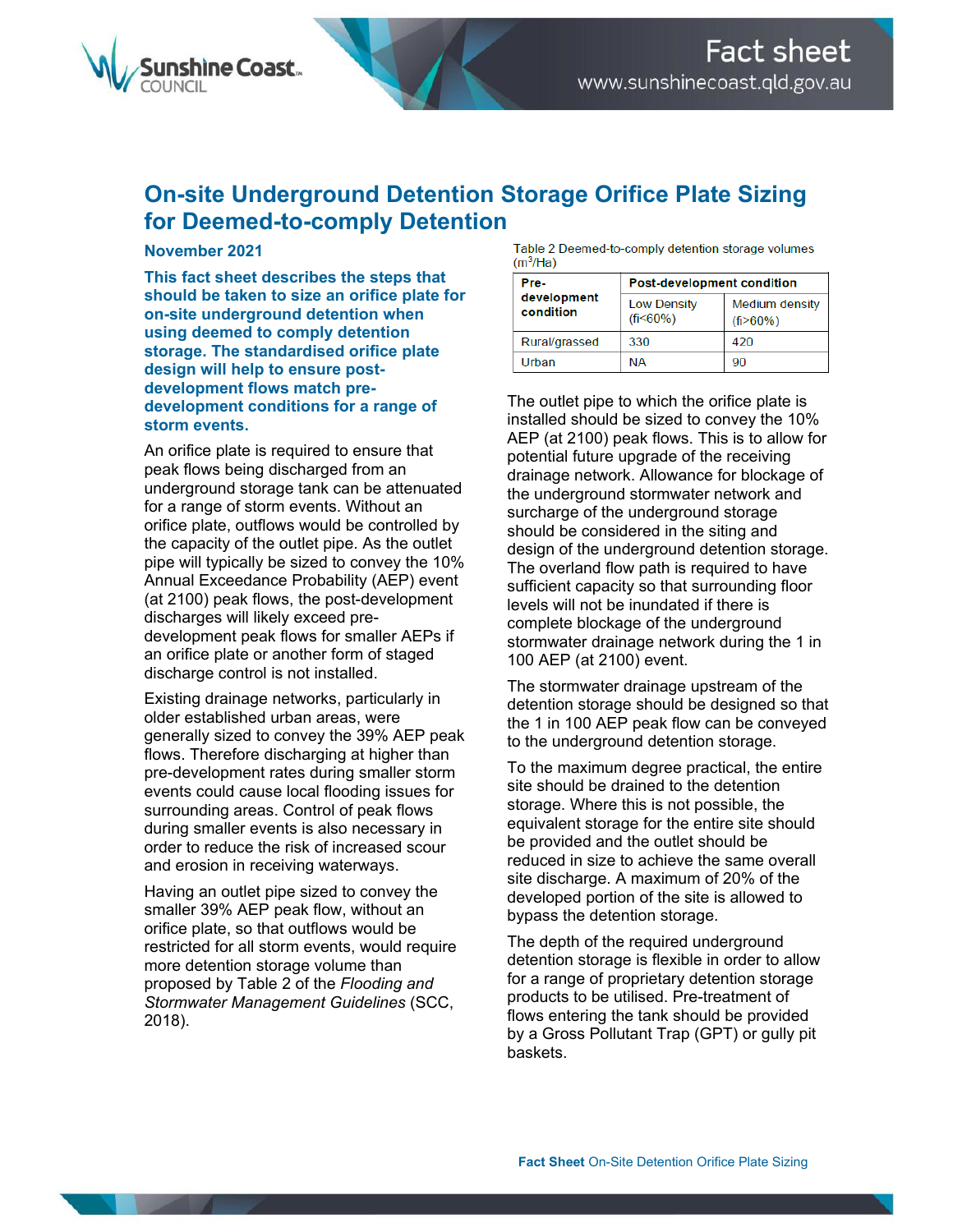A removable debris screen, in accordance with the Section BN5.5.2(p) of QUDM (2017) should be provided upstream of the orifice plate. A sump pit, which houses the outlet orifice, will also be necessary. The access chamber to the underground storage should be adequately sized to enable the debris screen to be removed from the tank.

The orifice plate should be made from a corrosion resistant 5mm thick stainless steel. The orifice plate will have numerous holes at specified levels and diameters cut out of it. The minimum acceptable orifice plate hole diameter is 25mm.

## **Orifice Plate Sizing Process**

The orifice plate should be designed using the following steps:

Step 1. Size the outlet pipe to which the orifice plate will attach so that it has a diameter half the depth of the underground tank, as shown in Figure 1. Multiple pipes can be used to achieve the required total depth, in order to allow smaller outlet pipes to be used.



Figure 1 On-site Detention Storage Outlet Pipe Size

- Step 2. Determine the current climate predevelopment 10% AEP peak flow based on *A Review of Simple Peak Flow Estimation Methods for use on the Sunshine Coast following the release of ARR 2016* (SCC, 2017). This will be the target  $Q_0$ .
- Step 3. Size the required orifice plate holes based on the following equation:

$$
Q_0 = C A (2gH)^{1/2}
$$

Where:

 $C = 0.6$  (unless otherwise justified)

 $A =$  total orifice area (m<sup>2</sup>)

g = acceleration due to gravity  $(m<sup>2</sup>/s)$ 

 $H =$  depth of water above the centroid of orifice plate hole (m)

The orifice plate holes should be spaced so that the:

- i. bottom third of the plate can convey  $5/12$  of  $Q_0$  when H is 2/3 of the tank depth
- ii. middle third of the plate can convey  $1/2$  of  $Q_0$  when H is 2/3 of the tank depth
- iii. the top third of the plate can convey  $1/12$  of  $Q_0$  when H is 2/3 of the tank depth

An example of how H is calculated for the bottom third of the orifice plate is shown in Figure 2;  $H = 2/3h_1$  $-1/6d_1$ . For the middle third of the plate H =  $2/3h_1 - 1/2d_1$ . For the top third of the orifice plate  $H = 2/3h_1$ - $5/6d_1$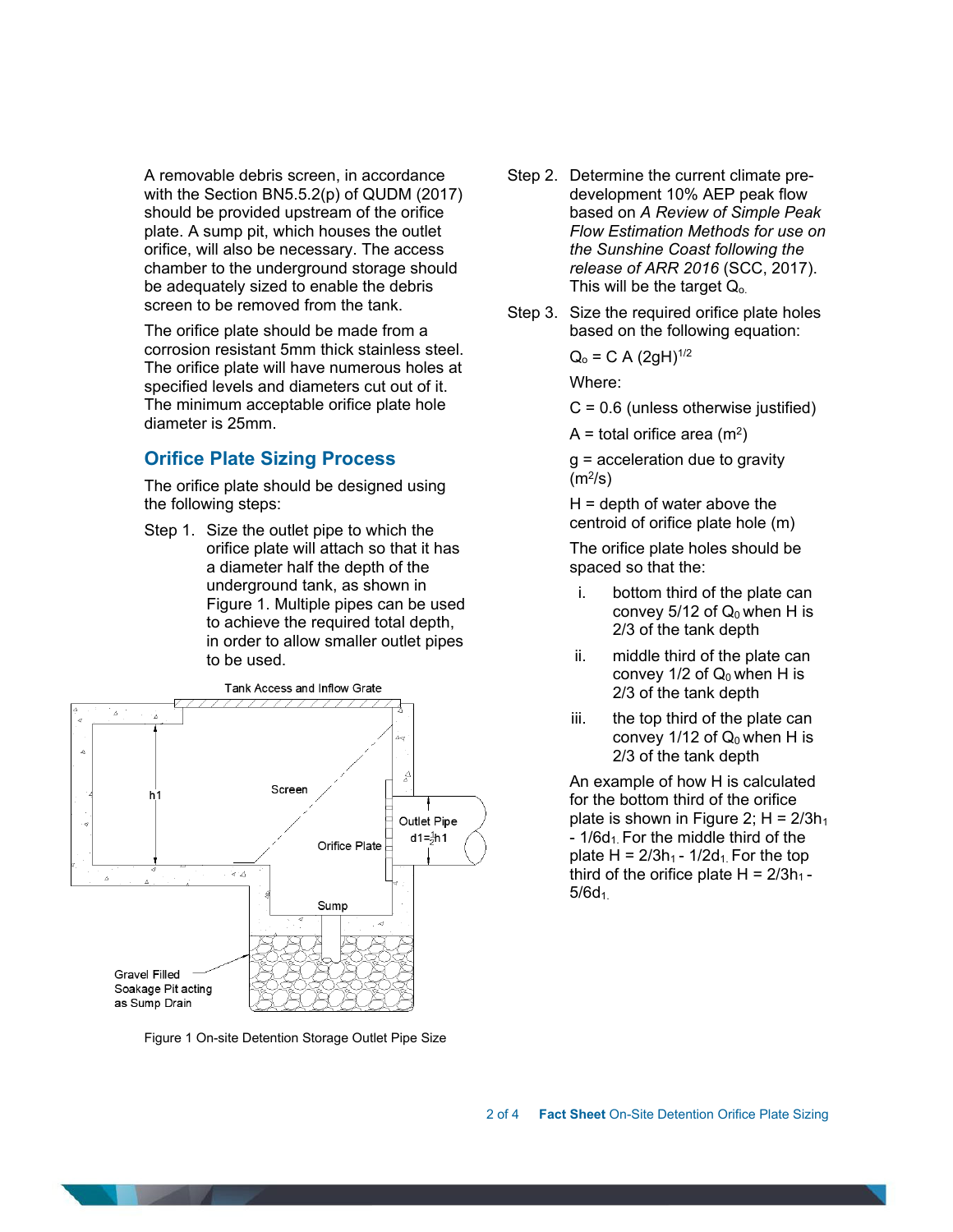

Figure 2 Example of H Calculation for Bottom Third of Orifice Plate

- Step 4. Multiple holes will be required in each section of the orifice plate. The minimum acceptable orifice plate hole diameter is 25mm. Check that the proposed number of holes can fit within the available orifice plate area over the outlet pipe. In order to accommodate the required number of holes, multiple outlet pipes or a box culvert may be required. The procedure to size the orifice plate holes will not be modified, the holes will just be spread over a greater area.
- Step 5. Check that the outlet pipe/s has sufficient capacity (based on Colebrook-White equation) to convey the 10% AEP (at 2100) peak pre-development flows.
- Step 6. Size the removable debris screen so that the area (including blocked area) is at least 20 times the total orifice area. A grid mesh should be used (e.g. Weldlok A40/203 or similar).

An example of an orifice plate arrangement is provided in Figure 3.

The proposed outlet design should help to ensure that post-development peak flows from the site are attenuated to predevelopment levels for all storm events, up to and including the 1 in 100 AEP (at 2100).

The depth of water (H) used to size the orifice plate is limited to two thirds of the depth of the tank. During major storms, additional storage above this level will be therefore be available.

In some instances, multiple small outlets may be able to be used instead of an orifice plate. The capacity of the outlet pipes (which is dependent on factors such as grade and materials) should be verified to ensure that they do not become the hydraulic control. The multiple pipes should drain to a single pit before connecting to Council's underground drainage network.

## **Orifice Plate Sizing Example**

An example of the orifice plate sizing is provided below for an example of a 0.5ha rural-residential block being developed into a medium density development. The volume of storage required is 210m<sup>3</sup>. The predevelopment 10% AEP peak flow is  $0.15<sup>3</sup>/s$  (current day) and  $0.18<sup>3</sup>/s$  (at 2100). The depth of the proposed tank is 1.2m.

- Step 1. The outlet pipe will be required to have a diameter of half of 1.2m, i.e. 600mm.
- Step 2. The target  $Q_0$  is 0.15m<sup>3</sup>/s.
- Step 3. The following orifice plate holes will be required:
	- i. The centroid of the bottom third is at 0.1m. The average depth of water above the centre of the holes at 2/3 of the tank depth is therefore 0.7m. The orifice plate holes are required to convey 5/12 of  $0.15$ m<sup>3</sup>/s, i.e.  $0.0625$  m<sup>3</sup>/s. 4/95mm holes (or equivalent)